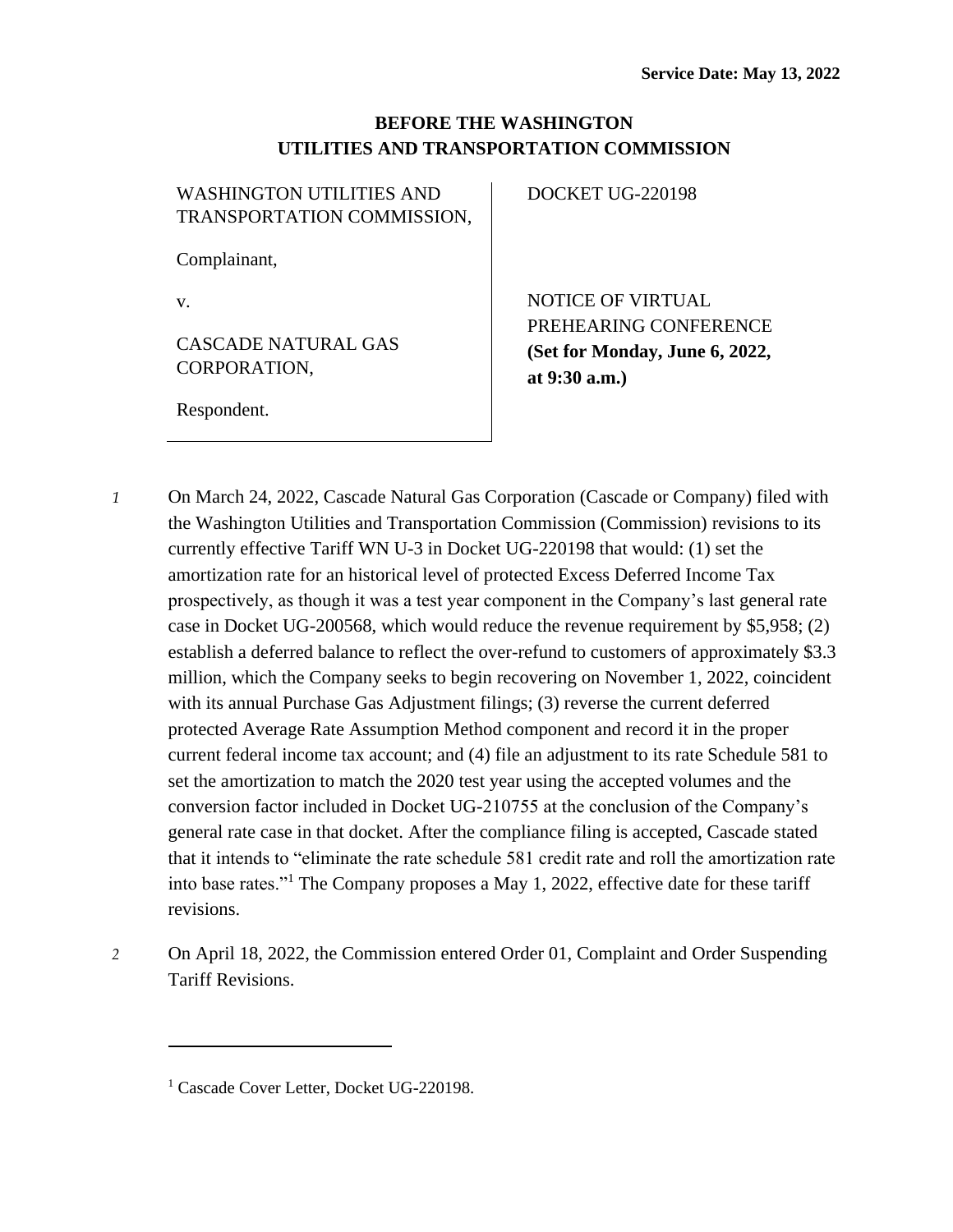- *3* **STATUTORY AUTHORITY:** The Commission has jurisdiction over this matter under Title 80 RCW, and has legal authority to regulate natural gas companies. The statutes that apply to this matter include Chapters 80.01 RCW, 80.04 RCW, and 80.28 RCW relating to rates, including but not limited to RCW 80.01.040, RCW 80.04.020, and RCW 80.28.020. The rules that apply to this matter include those within Chapters WAC 480-80 and WAC 480-90, relating to natural gas companies.
- *4* The Commission will hear this matter under the Administrative Procedure Act (APA), particularly Part IV of Chapter 34.05 RCW relating to adjudications. The provisions of the APA that relate to this proceeding include, but are not limited to RCW 34.05.413, RCW 34.05.422, RCW 34.05.431, RCW 34.05.440, RCW 34.05.449, and RCW 34.05.452. The Commission will also follow its procedural rules in WAC 480-07 in this proceeding.
- *5* The Commission finds there is good cause to hear this matter on shortened notice. *See*  WAC 480-07-440(1)(a) and RCW 34.05.434.
- *6* **THE COMMISSION GIVES NOTICE That it will hold a virtual prehearing conference in this matter at 9:30 a.m. on June 6, 2022. To participate in the prehearing conference by telephone, please call (253) 372-2181 and enter the conference ID: 876 5848 5796#, Passcode: 997413#. To participate via Zoom, please use the following link: [Click here to join the meeting.](https://utc-wa-gov.zoom.us/j/87658485796?pwd=K3l4U2ducTcwZENoZDJSQlppQ256UT09)**
- *7* The purpose of the prehearing conference is to consider requests for intervention, resolve scheduling matters including establishing dates for distributing evidence, identify the issues in the proceeding, and determine other matters to assist the Commission in resolving the matter, as listed in WAC 480-07-430.
- *8* **INTERVENTION:** Persons seeking to intervene in the proceeding must file written petitions to intervene at least three business days before the date of the prehearing conference. *See* WAC 480-07-355(a). Party representatives must file a notice of appearance with the Commission no later than the business day before the conference. *See* WAC 480-07-345(2). Any party or witness in need of an interpreter or other assistance should fill out the form attached to this Notice and return it to the Commission. The Commission will set the time and place for the evidentiary hearings at the prehearing conference or by later written notice.
- *9* **THE COMMISSION GIVES NOTICE That any party who fails to attend or participate in the prehearing conference set by this Notice, or any other stage of this proceeding, may be held in default under RCW 34.05.440 and WAC 480-07-450.**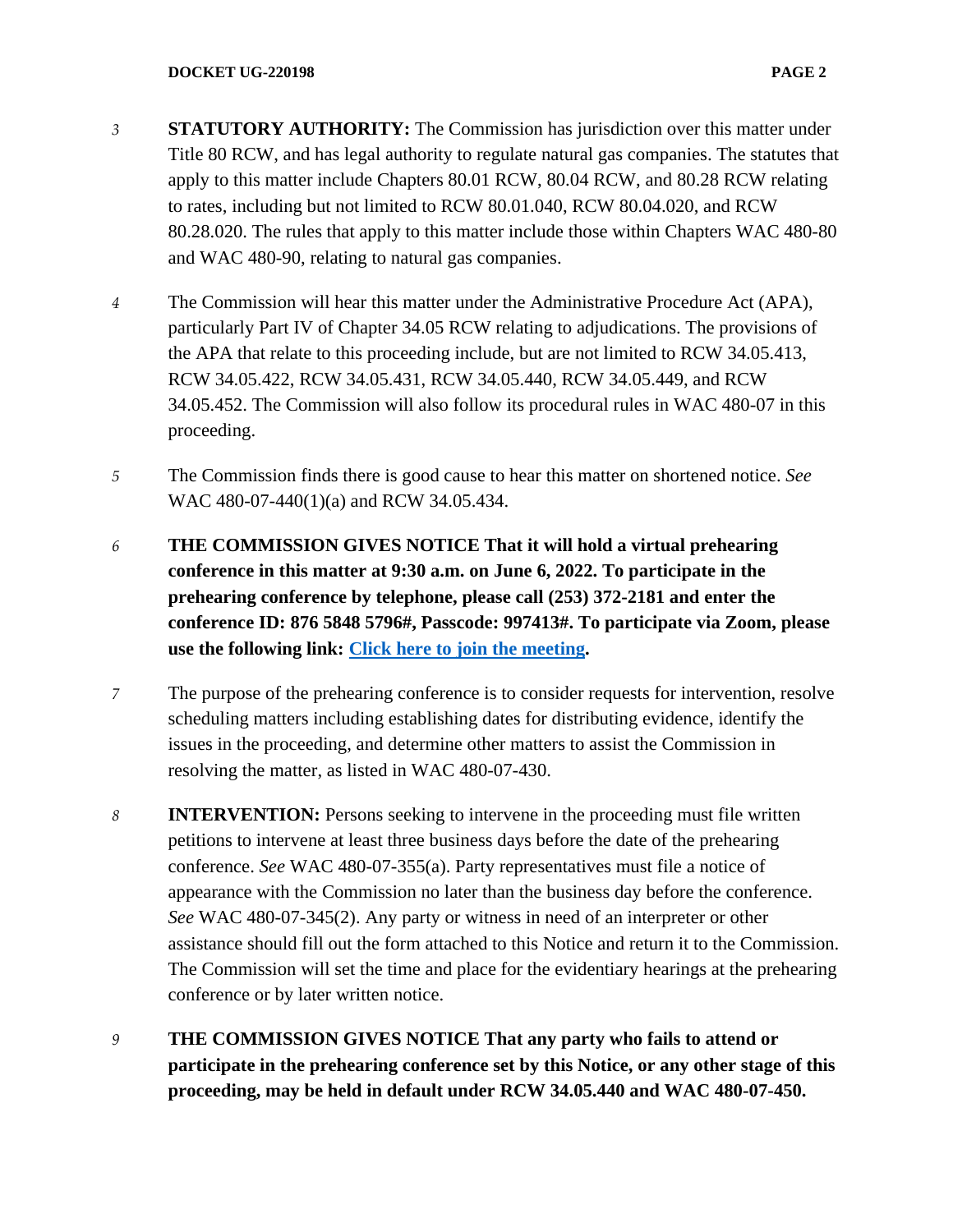*10* The names and mailing addresses of all known parties and their known representatives are as follows:

| Complainant:    | <b>Washington Utilities and Transportation</b><br>Commission<br>P.O. Box 47250<br>Olympia, WA 98504-7250                                                                                                                       |
|-----------------|--------------------------------------------------------------------------------------------------------------------------------------------------------------------------------------------------------------------------------|
| Representative: | Nash Callaghan<br>Office of the Attorney General<br>Utilities and Transportation Division<br>P.O. Box 40128<br>Olympia, WA 98504-0128<br>$(360) 664 - 1187$<br>nash.callaghan@utc.wa.gov                                       |
| Respondent:     | Lori Blattner<br>Director or Regulatory Affairs<br><b>Cascade Natural Gas Corporation</b><br>8113 West Grandridge Blvd.<br>Kennewick, WA 99336-7166<br>$(208)$ 377-6015<br>lori.blattner@intgas.com<br>cngcregulatory@cngc.com |
| Representative: | Donna Barnett<br>Megan Lin<br>Perkins Coie LLP<br>10885 NE 4 <sup>th</sup> Street, Suite 700<br>Bellevue, WA 98004<br>$(425)$ 635-1419<br>dbarnett@perkinscoie.com<br>mlin@perkinscoie.com                                     |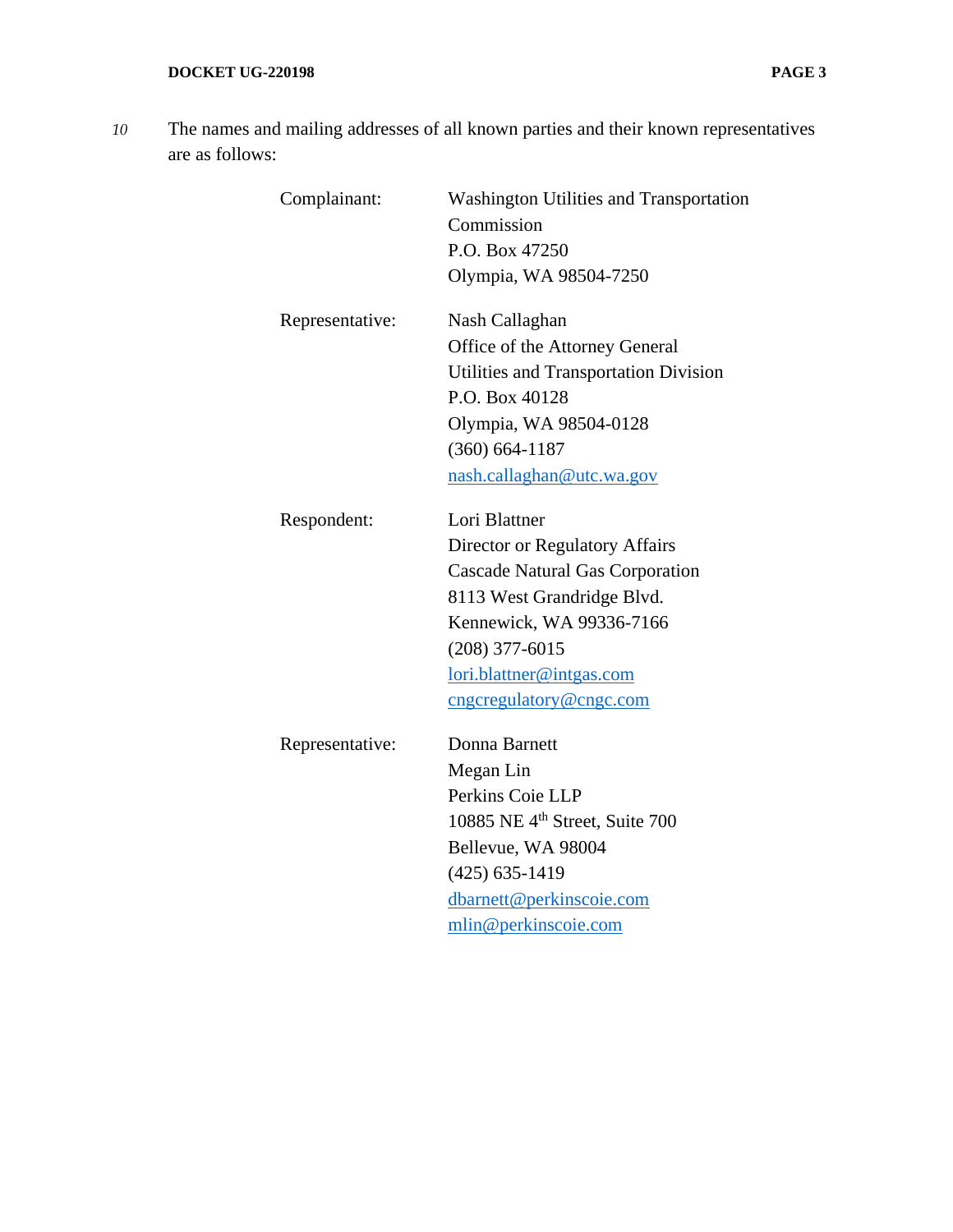| <b>Public Counsel:</b> | Ann Paisner                          |
|------------------------|--------------------------------------|
|                        | Nina M. Suetake                      |
|                        | Lisa W. Gafken                       |
|                        | <b>Assistant Attorneys General</b>   |
|                        | Washington Attorney General's Office |
|                        | <b>Public Counsel Unit</b>           |
|                        | 800 Fifth Avenue, Suite 2000         |
|                        | Seattle, WA 98104-3188               |
|                        | $(206)$ 521-3211                     |
|                        | $(206)$ 389-2055                     |
|                        | $(206)$ 464-6595                     |
|                        | ann.paisner@atg.wa.gov               |
|                        | nina.suetake@atg.wa.gov              |
|                        | lisa.gafken@atg.wa.gov               |
|                        |                                      |

- *11* The Commissioners of the Washington Utilities and Transportation Commission, Administrative Law Judge Rayne Pearson, and Administrative Law Judge Samantha Doyle, from the Commission's Administrative Law Division, will preside during this proceeding.<sup>2</sup>
- *12* The Attorney General has designated Ann Paisner, Lisa W. Gafken, and Nina Suetake from the Public Counsel Unit of the Washington Attorney General's Office (Public Counsel) to represent the public. You may use the Commission's address, shown below, for contacting Public Counsel, or you may contact Public Counsel directly by writing or calling the address or telephone number listed below.
- *13* The Commission will give parties notice of any other procedural phase of the proceeding in writing or on the record, as appropriate during this proceeding.

<sup>&</sup>lt;sup>2</sup> Judge Pearson can be reached by email at  $\frac{rayne.pearson@utc.wa.gov}$  $\frac{rayne.pearson@utc.wa.gov}$  $\frac{rayne.pearson@utc.wa.gov}$  or by phone at (360) 664-1136. Judge Doyle can be reached by email at [samantha.doyle@utc.wa.gov](mailto:samantha.doyle@utc.wa.gov) or by phone at (360) 664-1164.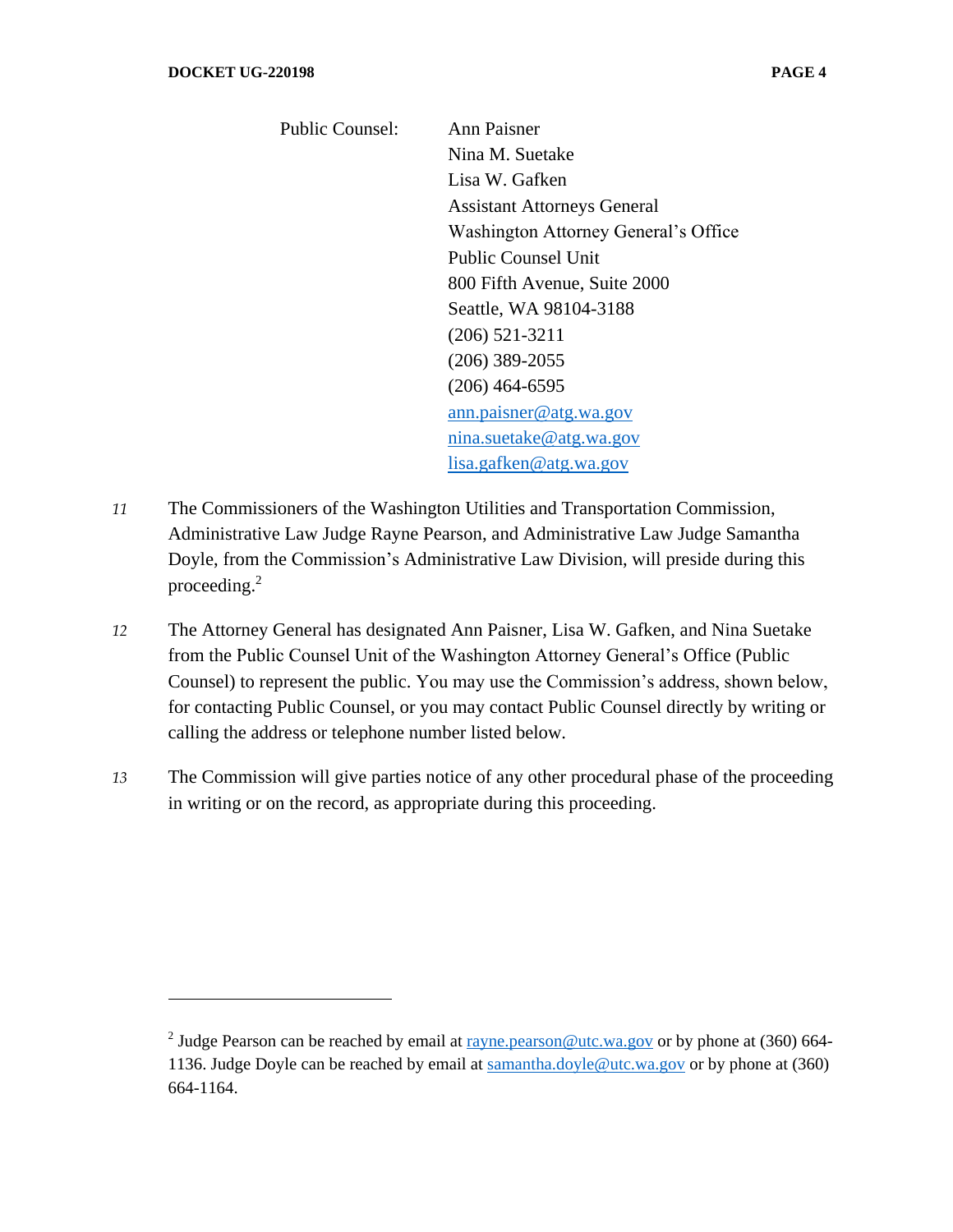## WASHINGTON UTILITIES AND TRANSPORTATION COMMISSION

AMANDA MAXWELL Executive Director and Secretary

Inquiries may be addressed to:

Executive Director and Secretary Washington State Utilities and Transportation Commission P.O. Box 47250 Olympia, WA 98504-7250 (360) 664-1160

- or - Public Counsel Unit Office of the Attorney General 800 Fifth Avenue, Suite 2000 Seattle, WA 98104-3188 (206) 464-7744